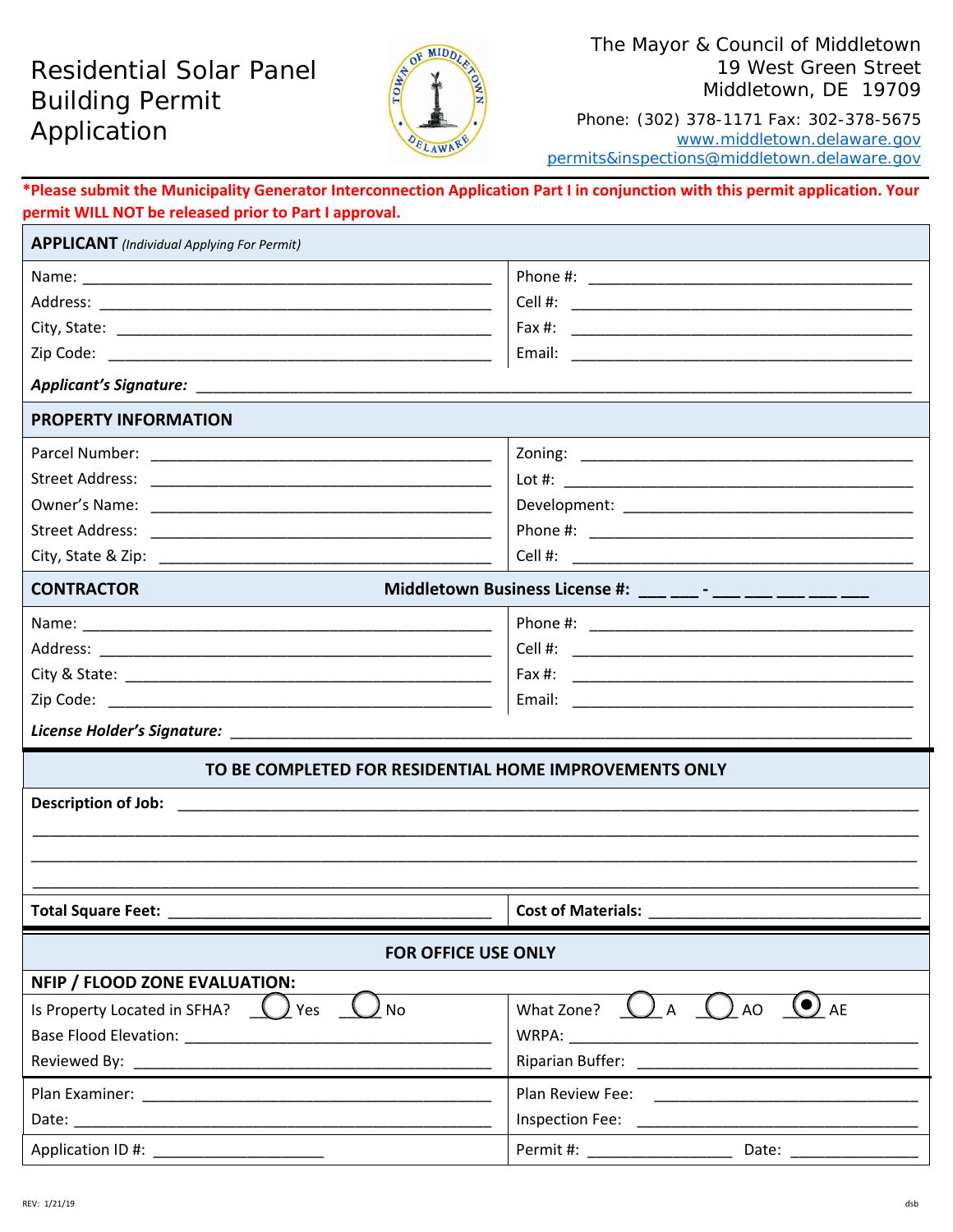# **Municipality Generator Interconnection Application**

 **Single Meter Application – Part I**

**New Application**<br>(Meaning no other generator installed) **Revised Application**<br>(Meaning existing interconnection to be

(Meaning existing interconnection to be modified)

A single customer interconnecting to a single meter at a single premise makes a new / revised application this date to the Municipality of the Town of Middletown, to install and operate a generating facility interconnected with the Municipality's electric utility system.

 *By checking this box, I understand the Town of Middletown has exceeded a 5% threshold of solar capacity on its system, and pursuant to Del. Code Title 26, Chapter 10, Sec. 1014, has elected to NOT provide net metering to any additional generating customers.* 

#### **Section 1. Ownership Type:**

 $\overline{a}$ 

Customer Owned and Operated Customer Leased and Operated Third Party Owned and Operated

**Applicant must attach a fully executed contract between the vendor and the applicant. The Municipal Electric Utility has the right to promulgate rules and regulations and while we make best efforts to support our customers desire for net-metering the Municipal Electric Utility retains the right to decline any application that does not meet the requirements of this application, municipal tariff, or technical considerations.**

| <b>Section 2.</b> Applicant Information:                                                             | New Construction<br>(Meaning new home or business) | Existing Construction<br>(Meaning existing home or business)                                              |
|------------------------------------------------------------------------------------------------------|----------------------------------------------------|-----------------------------------------------------------------------------------------------------------|
|                                                                                                      |                                                    |                                                                                                           |
|                                                                                                      |                                                    |                                                                                                           |
|                                                                                                      |                                                    |                                                                                                           |
| Installation Location (if different from Mailing Address above): ___________________________________ |                                                    |                                                                                                           |
| Telephone (Daytime): Area Code ______ Number __________ (Evening) Area Code _____ Number __________  |                                                    |                                                                                                           |
|                                                                                                      |                                                    |                                                                                                           |
| <b>Section 3. Generator Technical Information</b>                                                    |                                                    |                                                                                                           |
| Customer Type: Residential Non-Residential                                                           |                                                    | Farm                                                                                                      |
|                                                                                                      |                                                    | The purpose of this application is to interconnect, not Net Energy Metering. Check box in to acknowledge. |
| Is Generator under: 25 kW for Residential, 500 kW for Non-Residential, 100 KW for Farm?              |                                                    | $\exists$ Yes<br>No                                                                                       |
| Is Generator on a farm and applicant requests a waiver of the 100 kW limit?                          |                                                    | Yes<br>No                                                                                                 |
| Type Qualifying Energy Source:                                                                       | Solar<br>Wind                                      | Hydro<br>Electric Car #                                                                                   |
|                                                                                                      | Fuel Cell                                          | Anaerobic digestion of organic material                                                                   |
| Any approved interconnections already in service at this location:                                   |                                                    | Yes<br>No                                                                                                 |

If yes use 3B. 3B is for changing: existing systems (expanding/shrinking) or approved but not yet installed systems.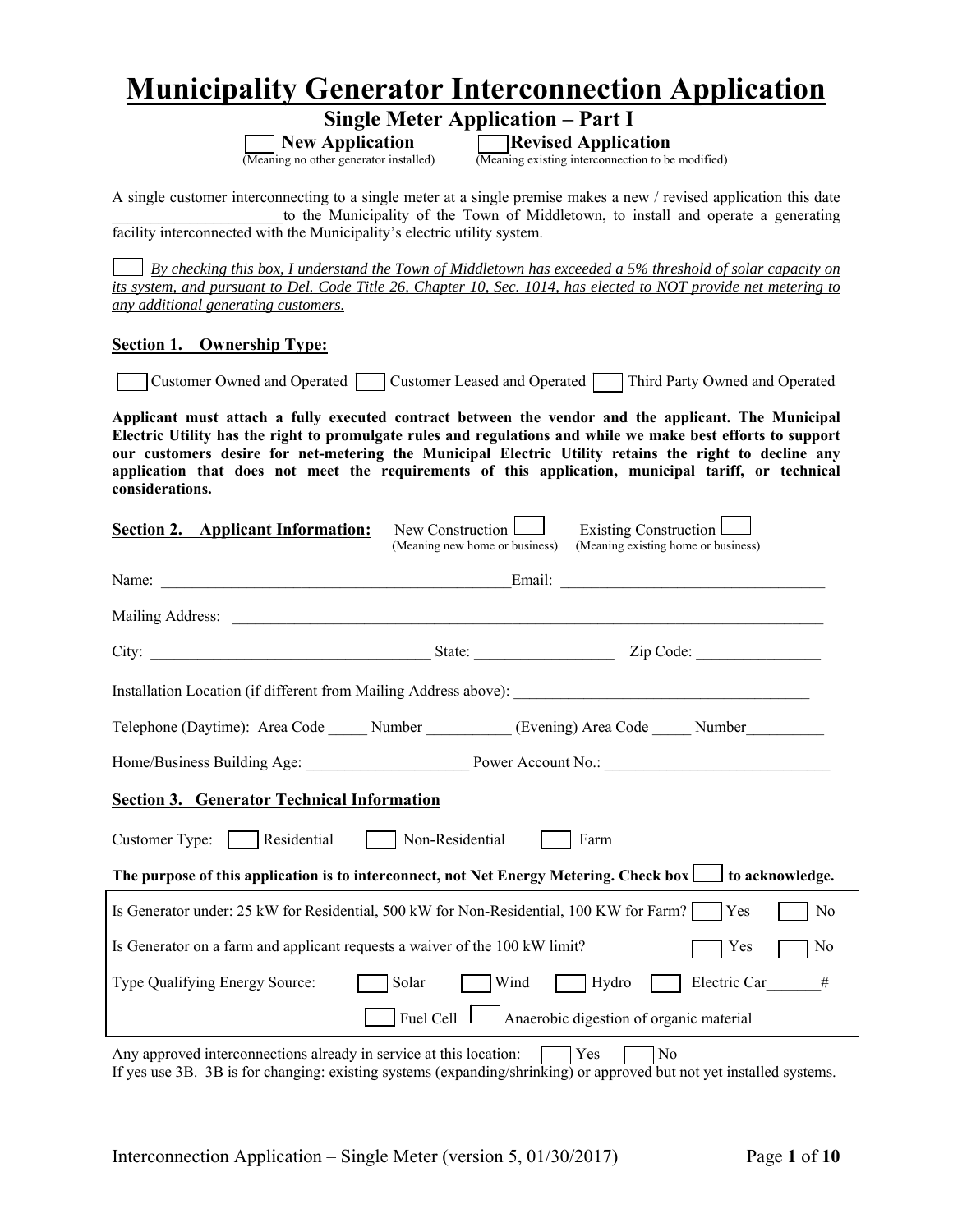# **3A. Complete for New Generator Installations Only – See 3B. for Modifications**

3A. Generator Equipment and Operation Details (If multiple different products are used please detail each).

| Generator Manufacturer:                                               |  |
|-----------------------------------------------------------------------|--|
| Generator Model Name:                                                 |  |
| Generator Model Number:                                               |  |
| Generator Output (kW):                                                |  |
| Inverter Manufacturer:                                                |  |
| Inverter Model Name:                                                  |  |
| Inverter Model Number:                                                |  |
| Inverter Power Rating (AC Watts):                                     |  |
| Number of Inverters:                                                  |  |
| Inverter Efficiency %:                                                |  |
| Intended Inverter Location:                                           |  |
| System Rated Output (Total Generator Output x Inverter<br>Efficiency) |  |
| Customer Consumption (2 year average) from Appendix A                 |  |
| Generator Expected Annual Production (kWh)                            |  |

#### **If Generator is Photovoltaic include as well:**

| Module Power Rating (DC $\omega$ STC):<br>Should match Generator Output (kW)                                                                                                                                                                                                                |  |  |  |
|---------------------------------------------------------------------------------------------------------------------------------------------------------------------------------------------------------------------------------------------------------------------------------------------|--|--|--|
| Number of Modules:                                                                                                                                                                                                                                                                          |  |  |  |
| Total Solar Output kW (Modules x Power Rating DC @ STC):                                                                                                                                                                                                                                    |  |  |  |
| Array Orientation (degrees):<br>Note the size of each array that has different degrees.                                                                                                                                                                                                     |  |  |  |
| Array Tilt (degrees):<br>Note the size of each array that has different degrees.                                                                                                                                                                                                            |  |  |  |
| Solar Shading Analysis May be Required (Solar Pathfinder or equivalent accepted): Solar Shading analysis should<br>include readings at all four (4) points of each continuous array and one in the center. Shading analysis may be used<br>by the utility in consideration of NEM benefits. |  |  |  |

┑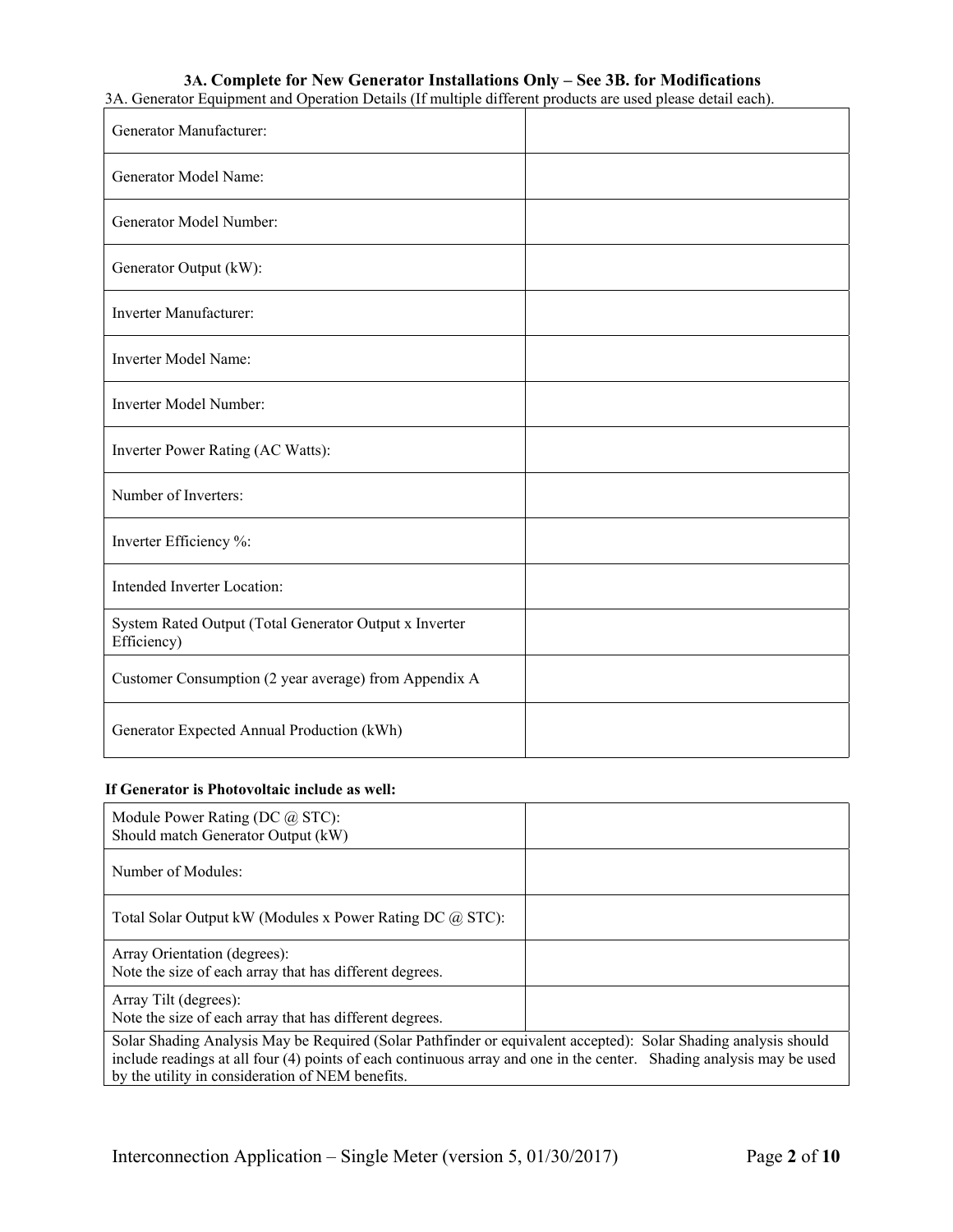### **3B.Complete for Interconnection Modification Only – See 3A. for New Generators**

3B. Generator Equipment and Operation Details (If multiple different products are used please detail each).

| Generator Details:                                                                                                                                                                                                                                                                          | <b>Existing Approved</b><br>System | Modification<br>(Changes must detail what<br>the new system will be) |
|---------------------------------------------------------------------------------------------------------------------------------------------------------------------------------------------------------------------------------------------------------------------------------------------|------------------------------------|----------------------------------------------------------------------|
| Generator Manufacturer:                                                                                                                                                                                                                                                                     |                                    |                                                                      |
| Generator Model Name:                                                                                                                                                                                                                                                                       |                                    |                                                                      |
| Generator Model Number:                                                                                                                                                                                                                                                                     |                                    |                                                                      |
| Generator Output (kW):                                                                                                                                                                                                                                                                      |                                    |                                                                      |
| Inverter Manufacturer:                                                                                                                                                                                                                                                                      |                                    |                                                                      |
| Inverter Model Name:                                                                                                                                                                                                                                                                        |                                    |                                                                      |
| Inverter Model Number:                                                                                                                                                                                                                                                                      |                                    |                                                                      |
| Inverter Power Rating (AC Watts):                                                                                                                                                                                                                                                           |                                    |                                                                      |
| Number of Inverters:                                                                                                                                                                                                                                                                        |                                    |                                                                      |
| Inverter Efficiency %:                                                                                                                                                                                                                                                                      |                                    |                                                                      |
| Intended Inverter Location:                                                                                                                                                                                                                                                                 |                                    |                                                                      |
| System Rated Output (Total Generator Output x Inverter<br>Efficiency)                                                                                                                                                                                                                       |                                    |                                                                      |
| Customer Consumption (2 year average) from Appendix A                                                                                                                                                                                                                                       |                                    |                                                                      |
| Generator Expected Annual Production (kWh)                                                                                                                                                                                                                                                  |                                    |                                                                      |
| If Generator is Photovoltaic include as well:                                                                                                                                                                                                                                               |                                    |                                                                      |
| Module Power Rating (DC @ STC):<br>Should match Generator Output (kW)                                                                                                                                                                                                                       |                                    |                                                                      |
| Number of Modules:                                                                                                                                                                                                                                                                          |                                    |                                                                      |
| Total Solar Output kW (Modules x Power Rating DC @ STC):                                                                                                                                                                                                                                    |                                    |                                                                      |
| Array Orientation (degrees):<br>Note the size of each array that has different degrees.                                                                                                                                                                                                     |                                    |                                                                      |
| Array Tilt (degrees):<br>Note the size of each array that has different degrees.                                                                                                                                                                                                            |                                    |                                                                      |
| Solar Shading Analysis May be Required (Solar Pathfinder or equivalent accepted): Solar Shading analysis should<br>include readings at all four (4) points of each continuous array and one in the center. Shading analysis may be used<br>by the utility in consideration of NEM benefits. |                                    |                                                                      |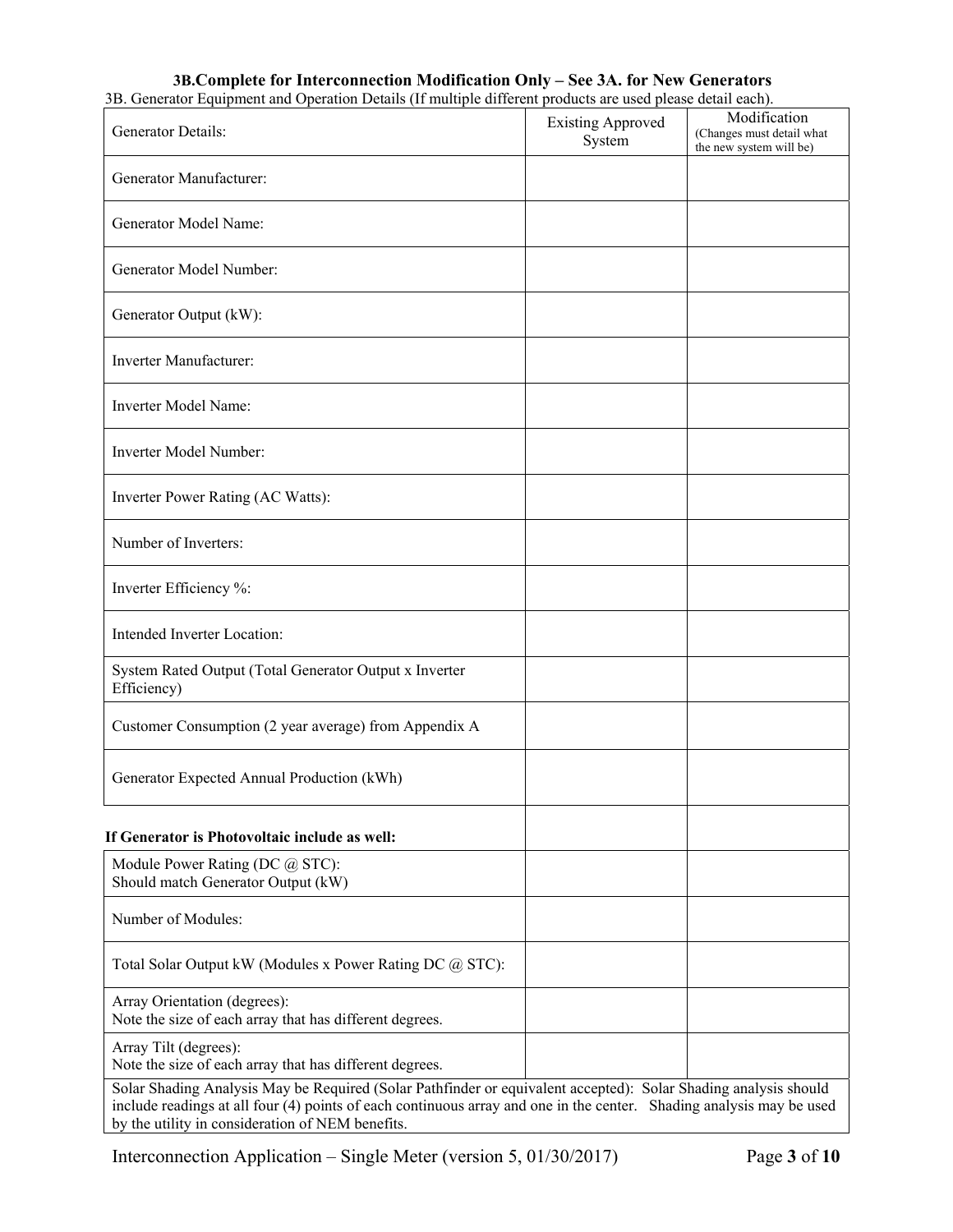| Will a generator disconnect device, accessible to the Municipal Utility, be installed? $\parallel \qquad$ Yes |  |  |  | $\log$ |  |
|---------------------------------------------------------------------------------------------------------------|--|--|--|--------|--|
|                                                                                                               |  |  |  |        |  |

**If the Generator Owner elects not to install a manual disconnect device accessible to the Municipal Utility, the Generator Owner assumes all risks and consequences when a service meter must be "pulled" to disconnect the generator thereby also interrupting all utility electric service to the Customer site.** 

#### **Section 4. Generator/Equipment Certification**

Generating systems that use inverter technology must be compliant with IEEE *929* and *Underwriters Lab. UL 1741.*  Generating systems must be compliant with the Municipality's Power Delivery's Technical Considerations Covering Parallel Operations of Customer Owned Generation. **By signing below, the Applicant certifies that the installed generating equipment meets the appropriate preceding requirements and can supply documentation that confirms compliance. The applicant also agrees that if any details about the generator system as detailed in Section 3 change, it is the applicant's sole responsibility to notify the Municipal Utility of those changes by submitting a revised Interconnection Application prior to commencing or completing construction / modification. The applicant agrees to wait to receive approval from the Municipal Utility of any revised Interconnection Application before proceeding with construction. Failure to notify the Municipal Utility in advance of system changes prior to submitting the Final As-Built Details could cause approval delays or denial of interconnection if the revised system is not compliant with NEM and/or Municipal Utility requirements.** 

#### **Section 5. Net Energy Metering**

Net Energy Metering is a service to customers which allows customers to generate electricity for their own needs (from an eligible on-site generating facility) and to deliver excess electric into the municipal electric system and then allows the customer to take electric from the municipal electric system when the customer cannot produce the electric required to sustain their own needs.

The customer sited generating system shall be designed to produce no more than 110% of the initial design load. The initial design load shall be the calculated average of the two previous twelve-month periods of actual electric usage at the time of installation of electric generating equipment. For new building construction, the initial design load will equate to the electric consumption of units of similar size and characteristics at the time of installation of energy generating equipment as determined appropriate by the Municipal Electric Utility.

#### **Section 6. Applicant Signature**

**I hereby certify that, to the best of my knowledge, all the information provided in this Part I Interconnection Application is true and correct.** 

| Signed (Applicant): |  |
|---------------------|--|
|                     |  |

 $\text{Date:}$ 

Print name:

**Call your municipal electric service to find out who should receive this Part I Interconnection Application. Make sure to include all application sections (1 – 8) and Appendix A with new / modified submissions.**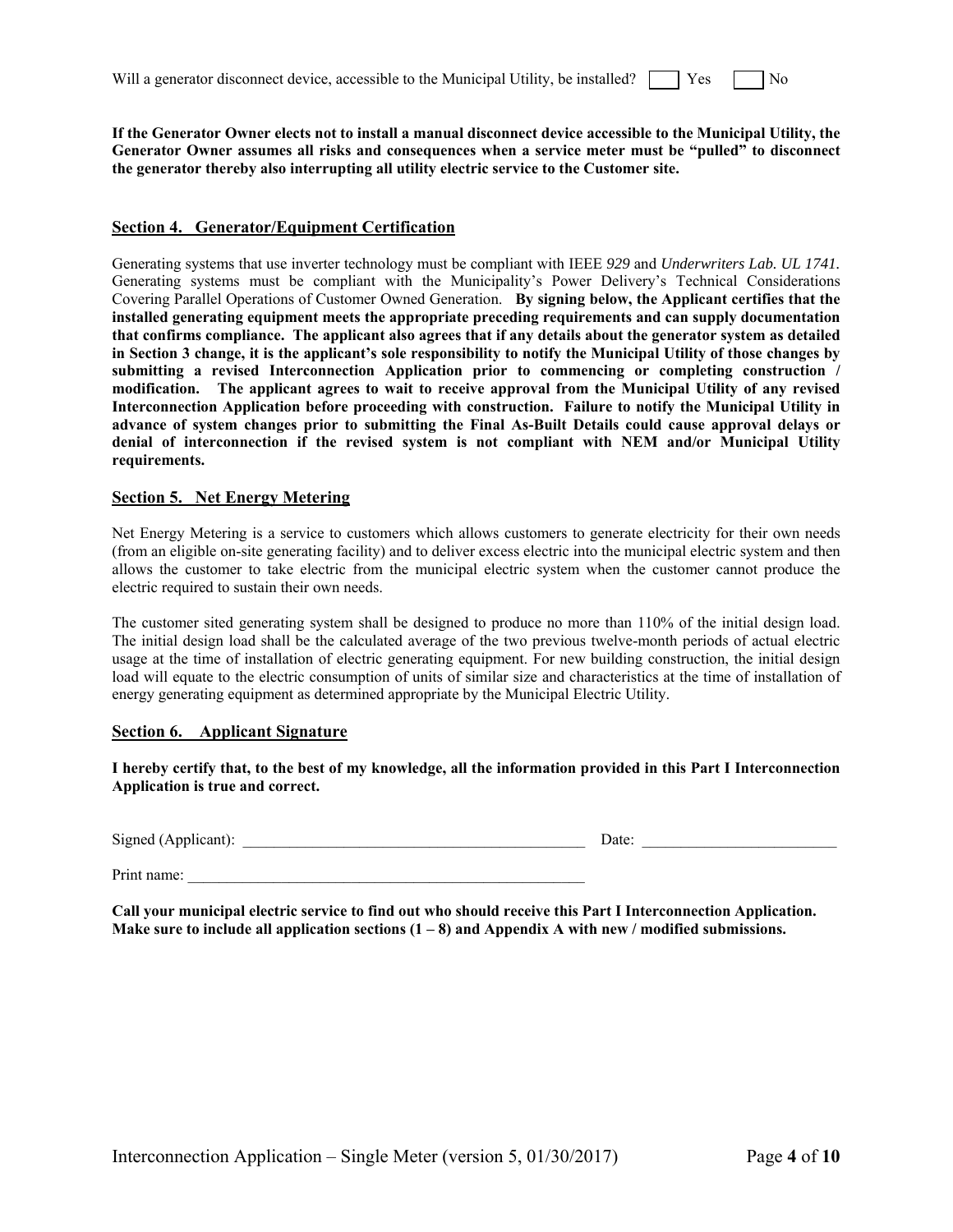## **Section 7. Preliminary Generator/Equipment Installment Approval / Rejection**

| $\Box$ Approves w/ conditions<br>The Municipal Utility:<br>Approves                                                 | Does NOT Approve |
|---------------------------------------------------------------------------------------------------------------------|------------------|
| Part I Interconnection Application for a (system type) generator as detailed in this                                |                  |
|                                                                                                                     |                  |
|                                                                                                                     | Date:            |
| Print Name and Title:                                                                                               |                  |
| Approval with Conditions:                                                                                           |                  |
|                                                                                                                     |                  |
|                                                                                                                     |                  |
| Reason of Not Approving:                                                                                            |                  |
|                                                                                                                     |                  |
|                                                                                                                     |                  |
| <b>Section 8. Internal Notifications</b>                                                                            |                  |
| A copy of the approved Application Part 1 must be sent to<br>the Municipal Building Department.                     | Yes 1            |
| A copy of the approved Application Part I must be sent<br>to the Delaware Municipal Electric Corporation ("DEMEC"). | <b>Yes</b>       |
| <b>DEMEC</b><br>P.O. Box 310                                                                                        |                  |

**Smyrna, DE 19977**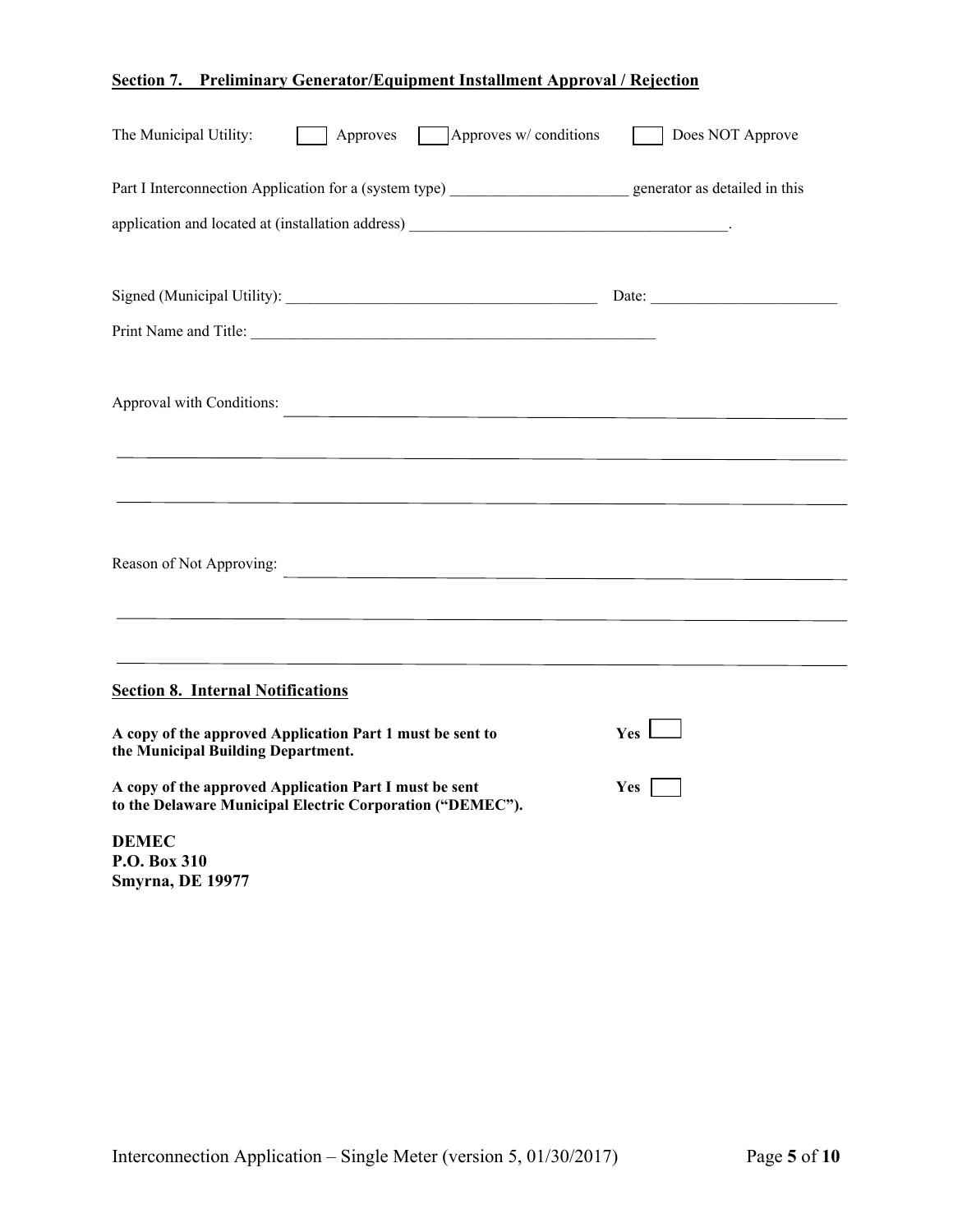## **Appendix A Customer Consumption and Generator Production**

**Item 1:** Customer Consumption. Customer is to provide for existing construction 2 previous 12-month period(s) of actual electrical usage at the time of installation of energy generating equipment. For new construction provide estimated electrical consumption for units of similar size and characteristics at the time of installation of the energy generation equipment.

| Month/Year           | Year 1 Consumption (kwh) | Month/Year | Year 2 Consumption (kwh) |
|----------------------|--------------------------|------------|--------------------------|
|                      |                          |            |                          |
|                      |                          |            |                          |
|                      |                          |            |                          |
|                      |                          |            |                          |
|                      |                          |            |                          |
|                      |                          |            |                          |
|                      |                          |            |                          |
|                      |                          |            |                          |
|                      |                          |            |                          |
|                      |                          |            |                          |
|                      |                          |            |                          |
|                      |                          |            |                          |
| 12 Month Total (kwh) |                          |            |                          |
| 2 Year Average (kwh) |                          |            |                          |

The municipal utility will verify the above consumption numbers. If the customer provided consumption numbers differ from the utility the applicant may need to provide copies of actual electric bills at the request of the utility to support the information provided in Item 1.

**Item 2:** Generator Production. Customer is required to provide estimated annual production totals for the proposed generator and a calculation method in sufficient detail so the utility can recreate the estimated annual production totals. Calculation totals and method to be attached to Appendix A.

**Item 3:** (check one)

I certify that I am applying for net energy metering privileges and that Section 3 system is designed to produce no more than 110% of my facility's expected electric consumption, calculated on the average of the 2 previous 12-month period(s) of actual electrical usage at the time of installation of energy generating equipment.

I certify that I am applying for net metering benefits as a new building construction, that the system is being designed for electrical consumption as estimated at 110% of the consumption of units of similar size and characteristics at the time of installation of the energy generation equipment.

#### **I hereby certify that, to the best of my knowledge, all the information provided in Appendix A is true and correct.**

Signed (Applicant): \_\_\_\_\_\_\_\_\_\_\_\_\_\_\_\_\_\_\_\_\_\_\_\_\_\_\_\_\_\_\_\_\_\_\_\_\_\_\_\_\_\_\_\_ Date: \_\_\_\_\_\_\_\_\_\_\_\_\_\_\_\_\_\_\_\_\_\_\_\_\_ Print Name: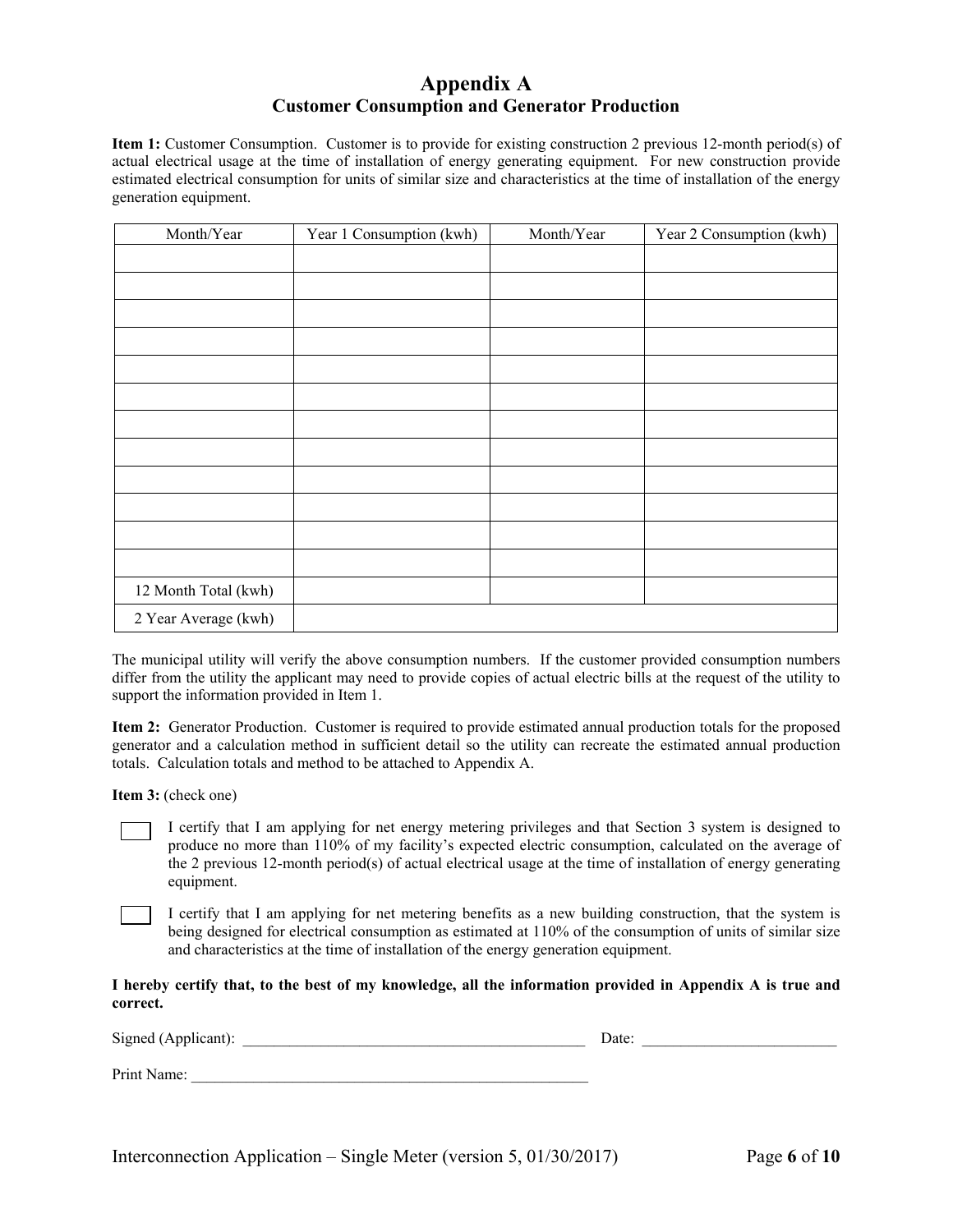# **Municipality Generator Interconnection Application Part II - Final As-Built Details**

|                                                                                                   |       | A single customer interconnecting to a single meter at a single premise provides Final As-Built Details this date          |
|---------------------------------------------------------------------------------------------------|-------|----------------------------------------------------------------------------------------------------------------------------|
| interconnected with the Municipal's utility system.                                               |       | to the Municipality of _____________, to install and operate a generating facility                                         |
| <b>Section 9. Installation Details</b>                                                            |       |                                                                                                                            |
| Generating System was installed by:                                                               | Owner | State Licensed Electrician                                                                                                 |
|                                                                                                   |       |                                                                                                                            |
|                                                                                                   |       |                                                                                                                            |
|                                                                                                   |       |                                                                                                                            |
| Telephone: Area Code: Number: Number:                                                             |       |                                                                                                                            |
|                                                                                                   |       | Interconnection Date:<br>(System connected but shall not be active/live.<br>System not approved by Utility at this point.) |
| Building/Electrical code of the municipality of ________________________________                  |       | Supply certification that the generating system has been installed and inspected in compliance with the local              |
| Signed (Inspector):                                                                               |       | Date:<br>(In lieu of signature of Inspector, a copy of the final inspection certificate may be attached)                   |
| Generator Equipment and Operation Details (If multiple different products are used please detail) |       | application submitted by the applicant and approved by the municipality prior to the interconnection date.                 |
| Generator Manufacturer:                                                                           |       |                                                                                                                            |
| Generator Model Name:                                                                             |       |                                                                                                                            |
| Generator Model Number:                                                                           |       |                                                                                                                            |
| Generator Output (kW):                                                                            |       |                                                                                                                            |
| Inverter Manufacturer:                                                                            |       |                                                                                                                            |
| Inverter Model Name:                                                                              |       |                                                                                                                            |
| Inverter Model Number:                                                                            |       |                                                                                                                            |
| Inverter Power Rating (AC Watts):                                                                 |       |                                                                                                                            |
| Number of Inverters:                                                                              |       |                                                                                                                            |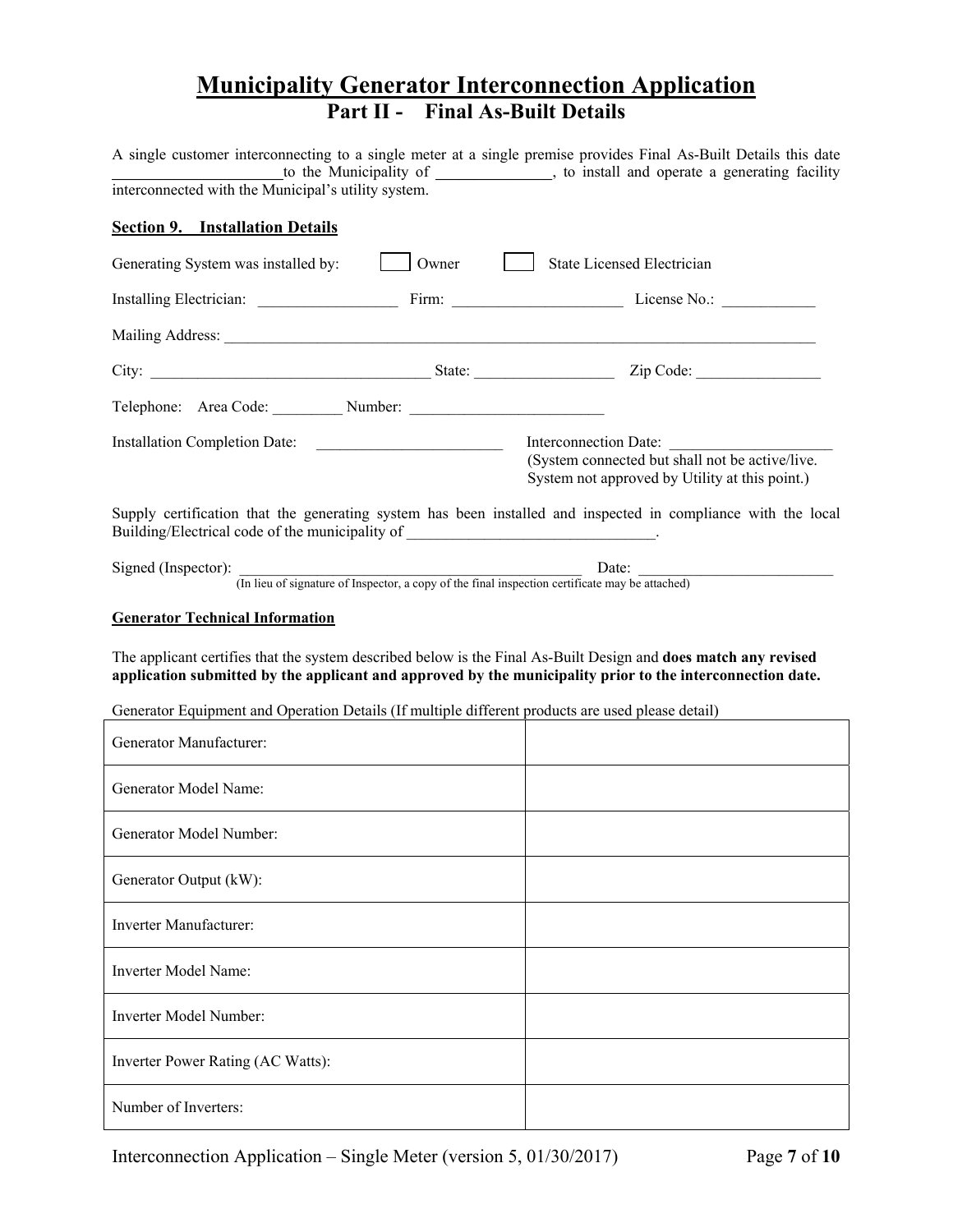| Inverter Efficiency %:                                                                          |  |
|-------------------------------------------------------------------------------------------------|--|
| Intended Inverter Location:                                                                     |  |
| System Rated Output (Total Generator Output x Inverter<br>Efficiency)                           |  |
| If Generator is Photovoltaic include as well:                                                   |  |
| Module Power Rating (DC @ STC):<br>Should match Generator Output (kW)                           |  |
| Number of Modules:                                                                              |  |
| Total Solar Output kW (Modules x Power Rating DC @ STC):                                        |  |
| Array Orientation (degrees):<br>Note size of each array with different degrees.                 |  |
| Array Tilt (degrees):<br>Note size of each array with different degrees.                        |  |
| May be Required: Completed Generator Installation Pictures Attached. Must show whole generator, |  |

**inverters, electric permits**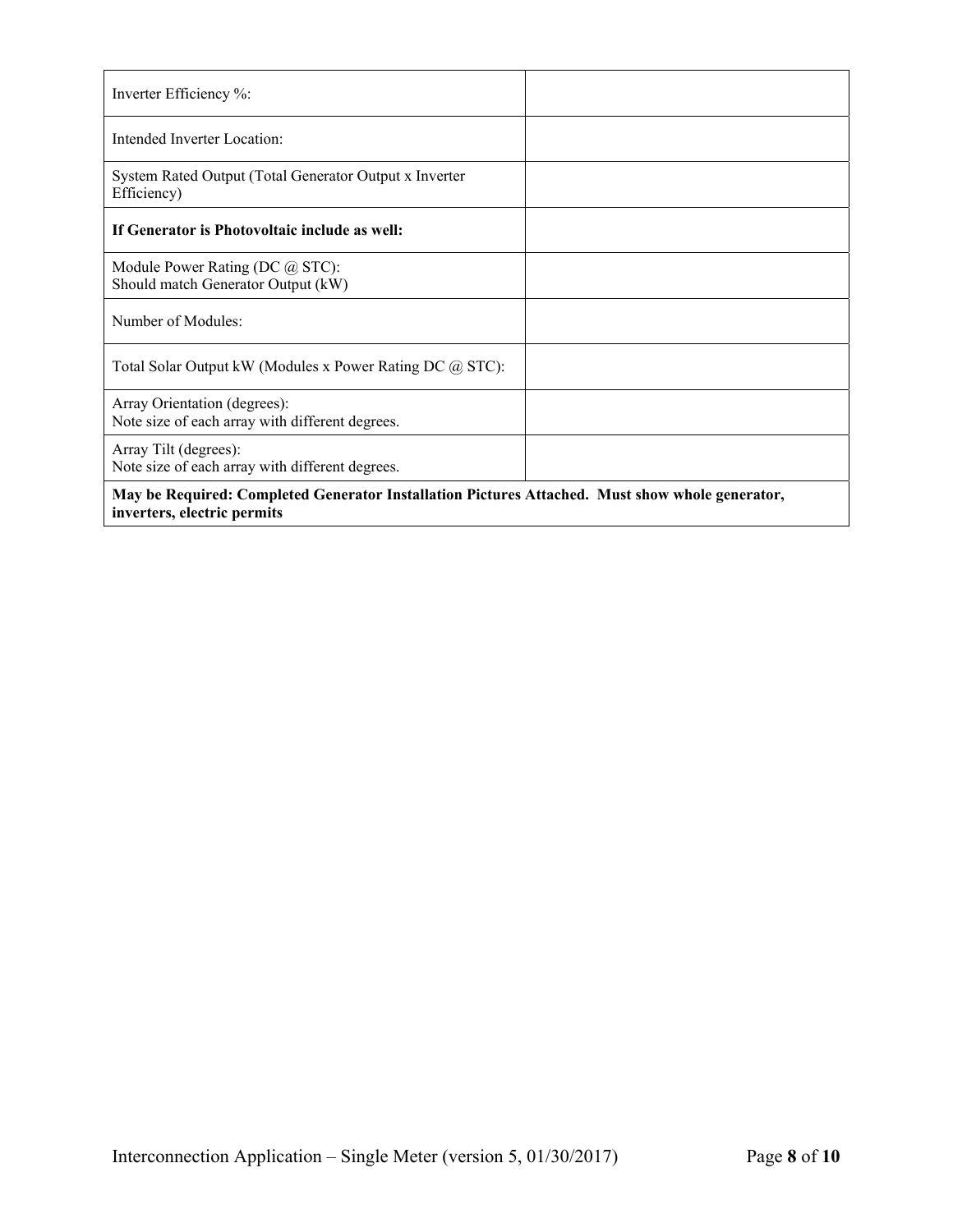#### **Section 10. Applicant Certifications**

**I hereby certify that, to the best of my knowledge, all the information provided in the Final As-Built Details is true and correct. I agree to install a Warning Label provided by the Municipality on or near my service meter location. I also agree to submit a new or revised Interconnection Application and comply with all governing permitting requirements before adding to in any way or subtract from in any way the current approved electric generating system; including but not limited to expanding, replacing, or removing all or a portion of the current system, adding a new generator type, and/or replacing in anyway the generator system inverter. I further agree to notify the utility in writing through official certified mail at least 30 days before I sell or transfer ownership of the system to another owner to allow the municipal electric utility to update records and determine if the new owner agrees to the generation and interconnection responsibilities associated with the transfer of ownership. A new property owner, of property that up until the time of sale had an approved Interconnection Agreement in place for net-metering, has 30 days to submit a new Interconnection Agreement for net-metering in his/her name. If the new owner fails to submit an Interconnection Agreement within 30 days of property transfer, certain net-metering transfer rights may be discontinued.** 

**Failure for non-compliance to these certifications will be considered a violation of the net-metering agreement and may result in the disconnection of the electric generator at the discretion of the municipal electric utility. The sale or transfer of the electric generator shall not compromise law.** 

**I further certify and understand that municipal utility review and approval of this application does not constitute an endorsement of actual equipment performance nor does it endorse its benefits or economics.** 

| Call your municipal electric service to find out who should receive this Part II Interconnection Application.<br>Make sure to include all application sections $(9 - 12)$ with final submissions.                                                         |                  |
|-----------------------------------------------------------------------------------------------------------------------------------------------------------------------------------------------------------------------------------------------------------|------------------|
| Final Approval or Non-Approval for Interconnection and System Operation<br>Section 11.                                                                                                                                                                    |                  |
| Approves   Approves w/Conditions<br>The Municipal Utility:                                                                                                                                                                                                | Does NOT Approve |
|                                                                                                                                                                                                                                                           |                  |
|                                                                                                                                                                                                                                                           |                  |
| The Municipal Utility has verified the applicant's average electric consumption in Appendix A. $\Box$ Yes $\Box$ No                                                                                                                                       |                  |
| The Municipal Utility has verified at the time of installation that the installed electric generator is designed to<br>produce no more than 110% of the applicant's/customer's average annual electric consumption as calculated in<br>Appendix A. Yes No |                  |
|                                                                                                                                                                                                                                                           |                  |
| Print Name & Title:                                                                                                                                                                                                                                       |                  |
| Approval with Conditions:                                                                                                                                                                                                                                 |                  |
|                                                                                                                                                                                                                                                           |                  |